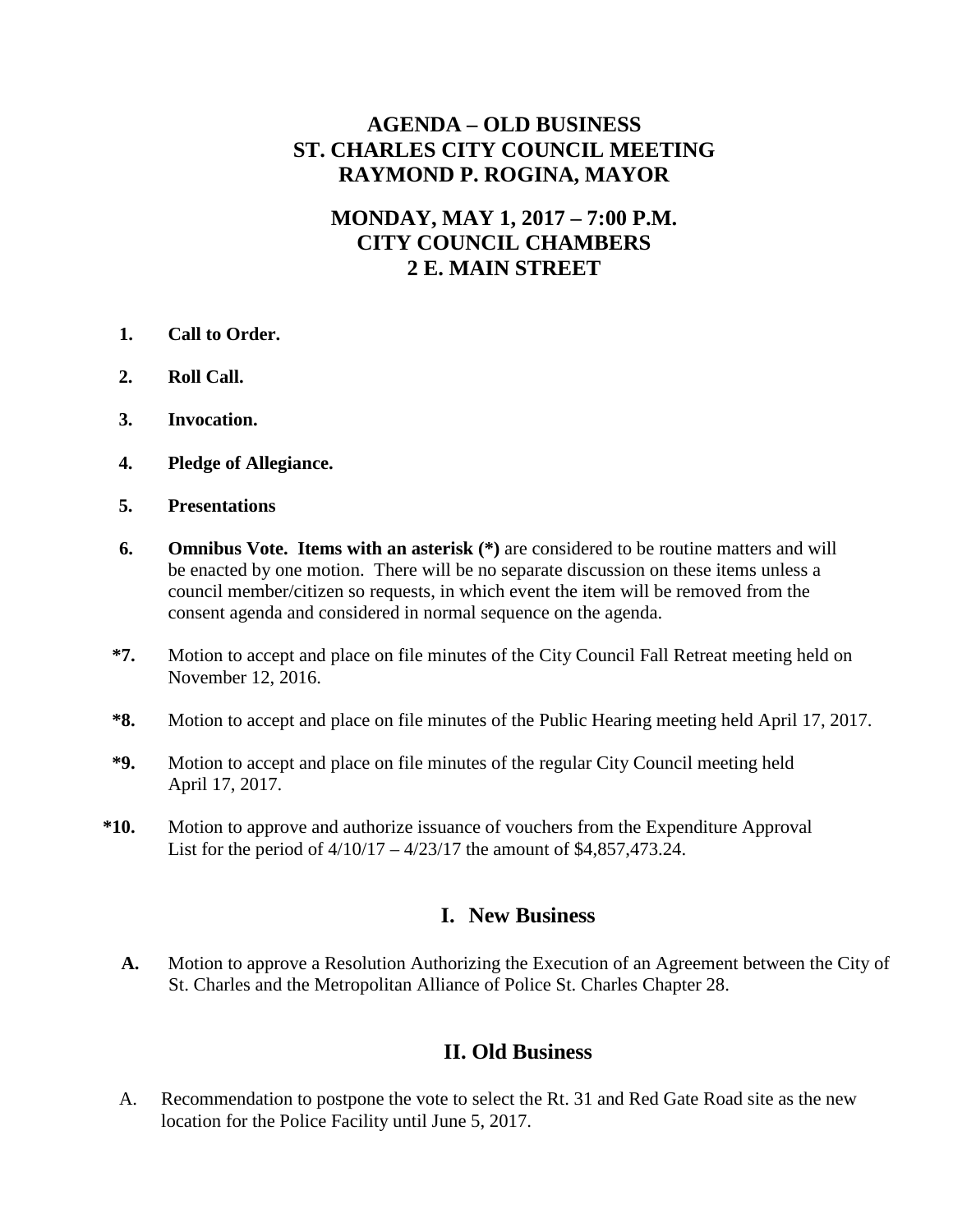# **III. Committee Reports**

### **A. Government Operations**

- 1. Motion to approve a proposal for a new Class B liquor license for DRM Deli Inc. to be located at 610 E Main Street, St. Charles.
- \*2. Motion to approve a **Resolution** of Official Intent Regarding Capital Expenditures to Be Reimbursed from Proceeds of an Obligation to be Issued by the City of St. Charles, Kane and DuPage Counties, Illinois.
- \*3. Motion to approve a **Resolution** Authorizing an Amendment to the Reserve Policy of The City of St Charles.
- \*4. Motion to approve an **Ordinance** Amending Title 13 "Public Utilities" Chapter 13.08 "Electricity" of the St. Charles Municipal Code.
- \*5. Motion to approve an **Ordinance** Authorizing Amendment of Title 13 "Public Utilities", Chapter 13.16, "Water", Section 13.16.190 "Net Charges for Property with Buildings Connected to System" of the St. Charles Municipal Code.
- \*6. Motion to approve an **Ordinance** Authorizing Amendment of Title 13 "Public Utilities" Chapter 13.12, Sewers", Section 13.12.830 "Charges for Residential Users", Section 13.12.840 "User Charges for Metered Water Consumption and Nonresidential Use" of the St. Charles Municipal Code.
- \*7. Motion to accept and place on file minutes of the April 17, 2016 Government Operations Committee meeting.

## **B. Government Services**

- \*1. Motion to approve a **Resolution** Authorizing the Mayor and City Clerk of the City of St. Charles to approve the Use of City Property and expend FY 17/18 budgeted funds for the placement of "The Key" sculpture honoring Sharon and Vern Oie.
- \*2. Motion to approve a **Resolution** Authorizing the Mayor and City Clerk of the City of St. Charles to approve a Non-Exclusive License Agreement with the Camp Kane Heritage Foundation.
- \*3. Motion to approve a **Resolution** Authorizing the Mayor and City Clerk of the City of St. Charles to approve a Purchase Order for a 2017 Altec 55' Aerial Lift Device and Sell a 2004 IHC Aerial Device – Vehicle #1734.
- \*4. Motion to approve a **Resolution** Authorizing the Mayor and City Clerk of the City of St. Charles to award Directional Boring Services and Landscape Restoration Services to Archon Construction Co., for a Three Year Period Beginning May 1, 2017 through April 30, 2020.
- \*5. Motion to reject all Bids for Electric Line Clearance/Tree Trimming Services.
- \*6. Motion to approve a **Resolution** Authorizing the Mayor and City Clerk of the City of St. Charles to award Cable Removal Contractor Services to Green Planet 21 Utility, for a Three Year Period Beginning May 1, 2017 through April 30, 2020.
- \*7. Motion to approve a Resolution Authorizing the Mayor and City Clerk of the City of St. Charles to execute a Two Year Contract Extension for Mowing Services with Cornerstone Partners.
- \*8. Motion to approve a **Resolution** Authorizing the Mayor and City Clerk of the City of St. Charles to execute a Two Year Contract Extension for Landscape Bed Maintenance Services with Cornerstone Partners.
- \*9. Motion to approve a **Resolution** Authorizing the Mayor and City Clerk of the City of St. Charles to award the bid for Downtown Streetscape Painting to Superior Electrostatic Painting, Inc.
- \*10. Motion to approve a **Resolution** Authorizing the Mayor and City Clerk of the City of St. Charles to award the bid for Street Sweeping Services to Hoving Clean Sweep.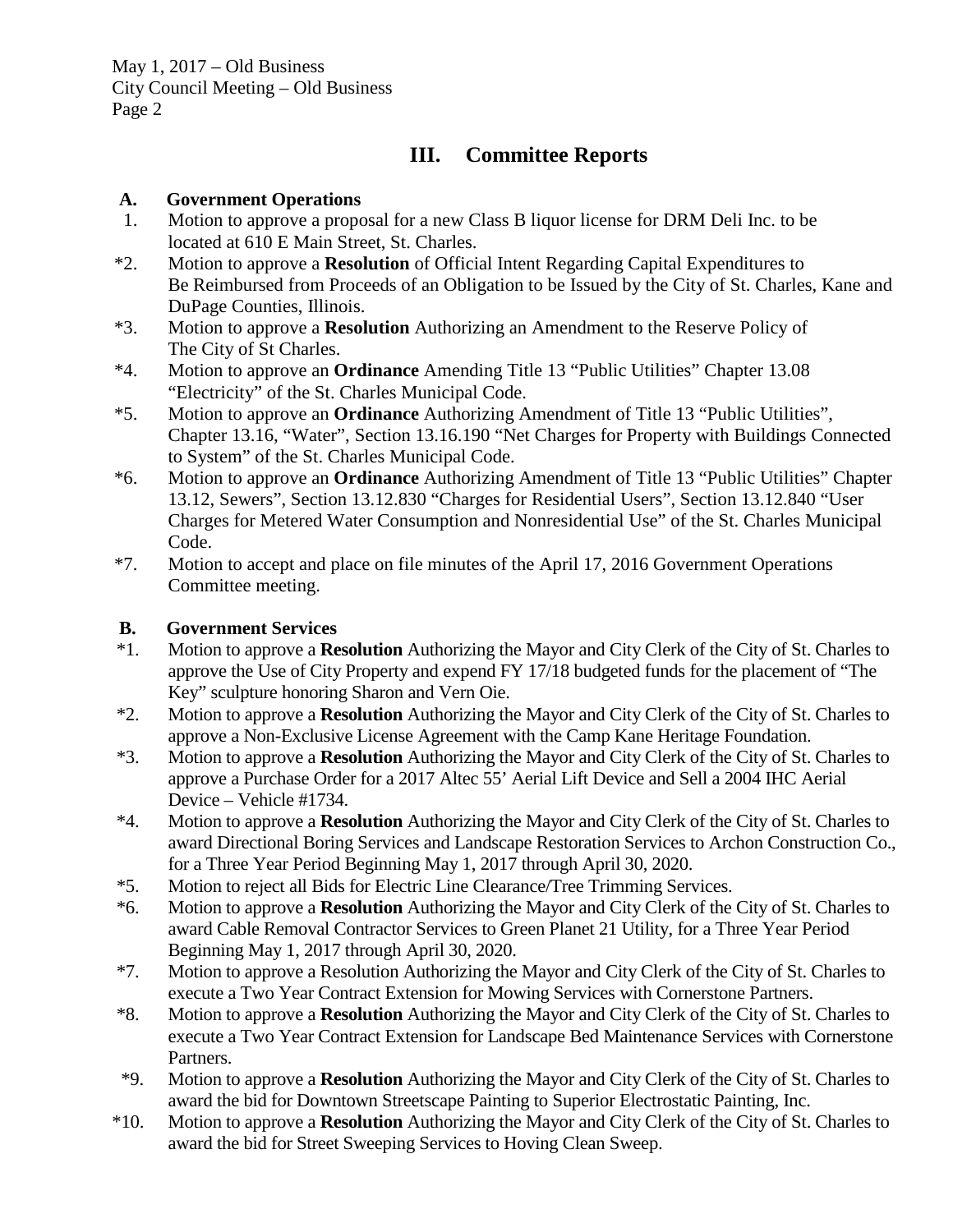May 1, 2017 – Old Business City Council Meeting – Old Business Page 3

- \*11. Motion to approve a **Resolution** Authorizing the Mayor and City Clerk of the City of St. Charles to execute a Three Year Contract Extension for Mosquito Abatement Services with Clarke Environmental.
- \*12. Motion to approve a **Resolution** Authorizing the Mayor and City Clerk of the City of St. Charles to approve a Construction Contract for the 2017 Street Rehabilitation Program with Geneva Construction Company.
- \*13. Motion to approve a **Resolution** Authorizing the Mayor and City Clerk of the City of St. Charles to approve a Resolution with the Illinois Department of Transportation for the 2017 Street Rehabilitation Program.
- \*14. Motion to approve a **Resolution** Authorizing the Mayor and City Clerk of the City of St. Charles to approve a Real Estate Agreement for 112 S. 8th Avenue to the City of St. Charles with Lisa and Steven Cameron.

#### **C. Planning and Development**

- 1. Motion to approve a **Resolution** Authorizing the Mayor and City Council to Enter into a Certain Annexation Agreement (Bricher Commons PUD – Fourth Amendment – Prairie Winds of St. Charles)
- 2. Motion to approve an **Ordinance** Amending Ordinance Nos. 1999-Z-11 and 2006-Z-7 (Bricher Commons PUD) and Granting Approval of a Map Amendment, New Special Use for Planned Unit Development, and PUD Preliminary Plan for Prairie Winds of St. Charles
- 3. Motion to continue consideration of Beekeeping in Residential Districts to the May 8, 2017 Planning & Development Committee meeting.
- \*4. Motion to accept and place on file Plan Commission Resolution No. 7-2017 A Resolution Recommending Approval of an Application for Special Use to amend Ordinance 1999-M-24 (Meijer PUD) regarding permitted wall signage on the Meijer building, 855 S. Randall Rd. (Callie Robertson, Anchor Sign)
- 5. Motion to approve a **Resolution** Authorizing the Mayor and City Council to Enter into a Certain Annexation Agreement (Meijer PUD – Third Amendment)
- \*6. Motion to approve an **Ordinance** Amending Ordinance No. 1999-M-24 to modify the permitted wall signage for Meijer, 855 S. Randall Road
- \*7. Motion to accept and place on file minutes of the April 10, 2017 Planning & Development Committee meeting.

#### **D. Executive Session**

- Personnel –5 ILCS  $120/2(c)(1)$
- Pending Litigation 5 ILCS  $120/2(c)(11)$
- Probable or Imminent Litigation 5 ILCS  $120/2(c)(11)$
- Property Acquisition 5 ILCS  $120/2(c)(5)$
- Collective Bargaining 5 ILCS  $120/2(c)(2)$
- Review of Executive Session Minutes 5 ILCS  $120/2(c)(21)$

#### **11. Additional Items from Mayor, Council, Staff, or Citizens**

#### **12. Adjournment**